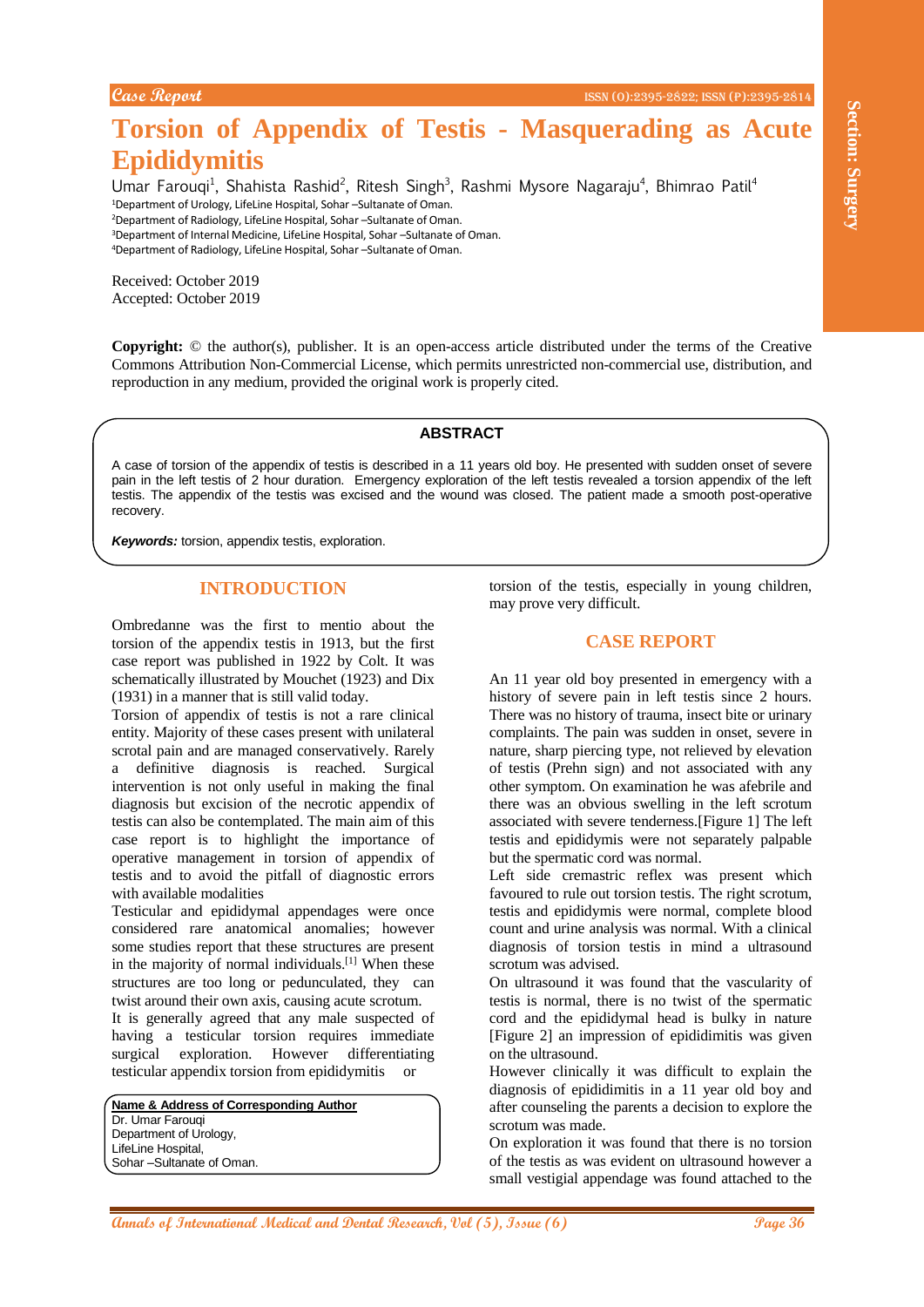## **Farouqi et al; Torsion of Appendix of Testis**

testis with a long mesentery which was twisted [Figure 3].

It was excised and sent for histopathology. On pathological examination sections show columnar epithelium enclosing a vascular fibrous core with extensive hemorrhage and congestion and scattered glandular structures, [Figure 4] diagnosis consistent with appendix testis torsion.

The patient made a smooth post-operative recovery and was discharged on the second post-operative day.



**Figure 1:**



**Figure 2:**



**Figure 3:**



**Figure 4:**

#### **DISCUSSION**

The testicular appendix is a remnant of the upper portion of the paramesonephric duct (Müllerian duct), and is also known as sessile Hydatid Of Morgagni.[2] The portion of mesonephric duct, cranial to the testis can form the epididymal appendix, also known as the Pedunculated Hydatid Of Morgagni.

Other vestigial structures derived from this portion of the mesonephric duct are the 'Haller's organs', located in the fissure between the testis and the epididymis, consisting of a superior and inferior aberrant vessels; and the 'Giraldes' organ', also called the paradidymis or innominate body, located in the distal portion of the spermatic cord.<sup>[3]</sup>

Amongst the patients presenting with acute scrotum, testicular torsion is the most common diagnosis in the prepubertal male.<sup>[4]</sup> In a study by Knight and Vassy of acute scrotal pain in 395 boys ranging in age from 30 days through 17 years,<sup>[5]</sup> the frequencies of diagnoses were: testicular torsion (38%), epididymitis or orchitis (31%) and torsion appendix testis (24%). Lewis et al,  $[6]$  reported torsion appendix testis in 46% of acute scrotal pain.

**And the section of International Control and The Control and The Control and The Control and The Control and Dental Research, One of International Control and The Control and The Control and The Control and The Control an** The torsion of appendix testis usually occurs in children aged 7–14 years. The condition rarely presents in adulthood. The pain is usually acute but may develop over time. It is located in the superior pole of the testis. Some patients may endure pain for several days before seeking medical attention. Systemic symptoms and urinary complaints are absent. On examination the scrotum may be erythematous and oedematous. The cremasteric reflex is usually present. The presence of cremasteric reflex is the most valuable clinical finding in ruling out testicular torsion and the absence of this reflex increases the suspicion of testicular torsion.[7] Tenderness may be absent; if present then it is localized in the upper pole of the testis. The presence of paratesticular nodule at the superior aspect of the testis, the characteristic blue-dot appearance, is pathognomonic for this condition. It is present in only 21% of cases. In our case it was absent.

Synchronous bilateral torsion of appendix testis can also occur.[8] Ultrasonography may show a lesion of low echogenicity with a central hypoechogenic area. If the oedematous appendix and the head of the